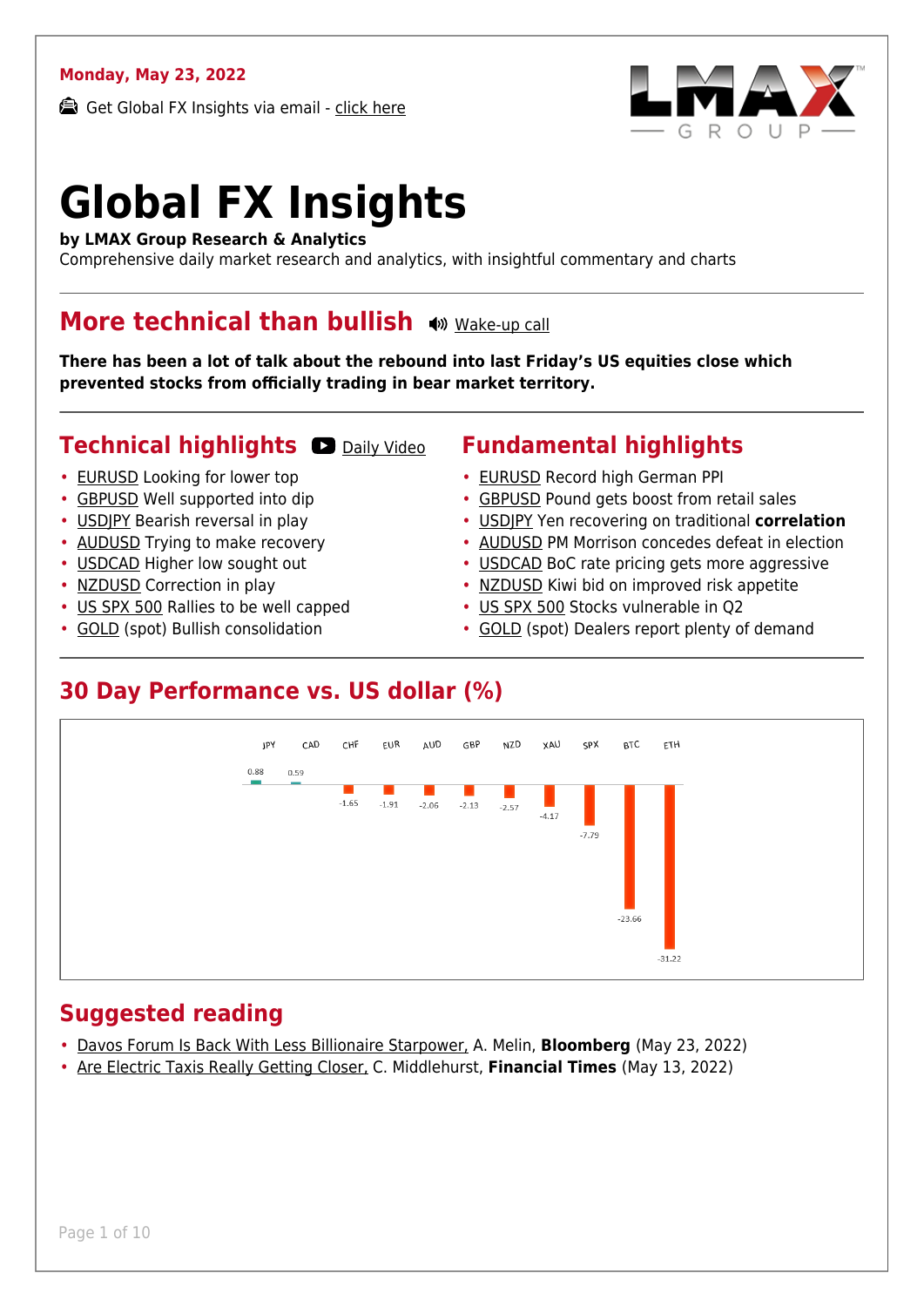### <span id="page-1-0"></span>**EURUSD – technical overview**

**The market has come under intense pressure** in recent weeks, with setbacks accelerating to retest the multi-year low from 2017. A clear break below 1.0300 now sets up the next downside extension towards parity. At the same time, technical studies are looking rather oversold and warn of a bounce over the coming sessions. Back above 1.0650 would be required at a minimum to take the immediate pressure off the downside.



- **R2 1.0642** 5 May high Strong
- **R1 1.0608**  19 May high Medium
- **S1 1.0460**  19 May low Medium
- **S2 1.0350**  13 May/**2022 low** Strong

### <span id="page-1-1"></span>**EURUSD – fundamental overview**

**The Euro has been better supported of late** on the back of broad based US Dollar selling and Euro area inflation data which continues to rocket higher, adding pressure on the ECB to raise rates sooner than later. April German producer prices recently printed at their highest level in the series history. Key standouts on today's calendar come from German Ifo reads, the Chicago Fed national activity index, and a Fed Bostic speech.

## **EURUSD - Technical charts in detail**

[Watch now](https://youtu.be/KIAuQ9hDSNU)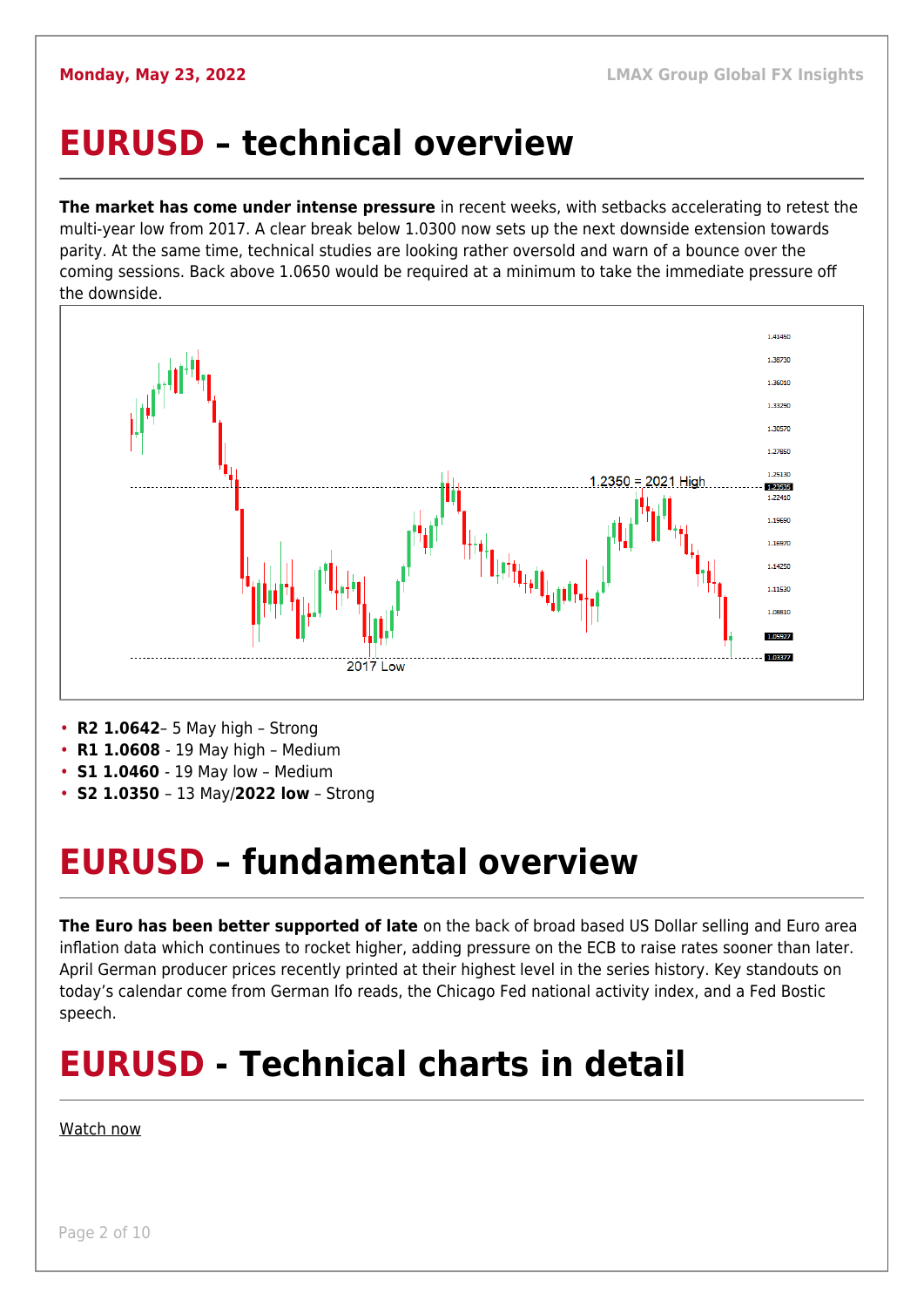### <span id="page-2-0"></span>**GBPUSD – technical overview**

**The recent drop below 1.2500 has accelerated declines**, with the market firmly focused on next key support in the form of the 2019 low around 1.1960. However, if indeed we do see a test of this level over the coming days, additional setbacks should be very well supported with technical studies highly extended and a bullish reversal anticipated. Back above 1.2640 will be required to take the immediate pressure off the downside.



- **R2 1.2638**  4 May high Strong
- **R1 1.2600**  Figure Medium
- **S1 1.2314**  17 May low Medium
- **S2 1.2156**  13 May/**2022 low** Strong

### <span id="page-2-1"></span>**GBPUSD – fundamental overview**

**The Pound has managed to shrug off record low** consumer confidence data, instead focusing on an impressive UK retail sales number and broad based US Dollar outflows. Key standouts on today's calendar come from German Ifo reads, the Chicago Fed national activity index, and a Fed Bostic speech. [Watch now](https://youtu.be/Lpkiv0nd_5E)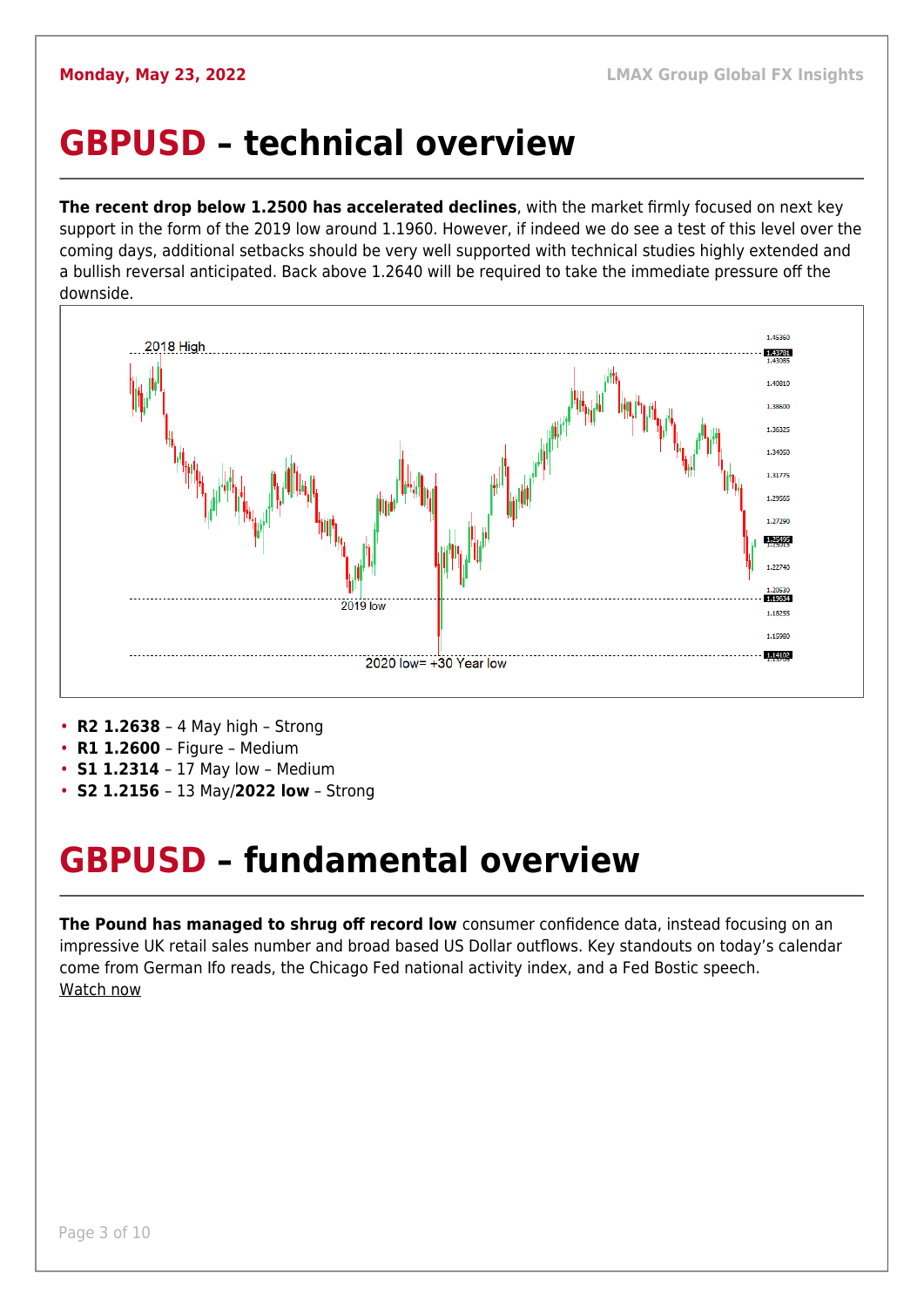## <span id="page-3-0"></span>**USDJPY – technical overview**

**The market has rocketed higher to its highest levels since 2002** after breaking through the 2015 high. Technical studies are however in the process of unwinding from overbought readings, with scope for a sizable correction in the weeks ahead. Look for additional upside from here to be limited to the 130.00 area for now. A break back below 127.00 would confirm the likelihood of a deeper pullback.



- **R2 131.25**  28 April/**2022 high**  Strong
- **R1 129.79**  17 May high Medium
- **S1 127.03**  19 May low Medium
- **S2 126.95**  27 April low Strong

## <span id="page-3-1"></span>**USDJPY – fundamental overview**

**We are finally seeing evidence of a Yen** that has perhaps fallen a little too hard and fast on monetary policy divergence between the BOJ and Fed. Instead, recent price action suggests the Yen is still in demand on the back of traditional correlations with risk off flow. Key standouts on today's calendar come from German Ifo reads, the Chicago Fed national activity index, and a Fed Bostic speech. [Watch now](https://youtu.be/7RmvBqNOdgc)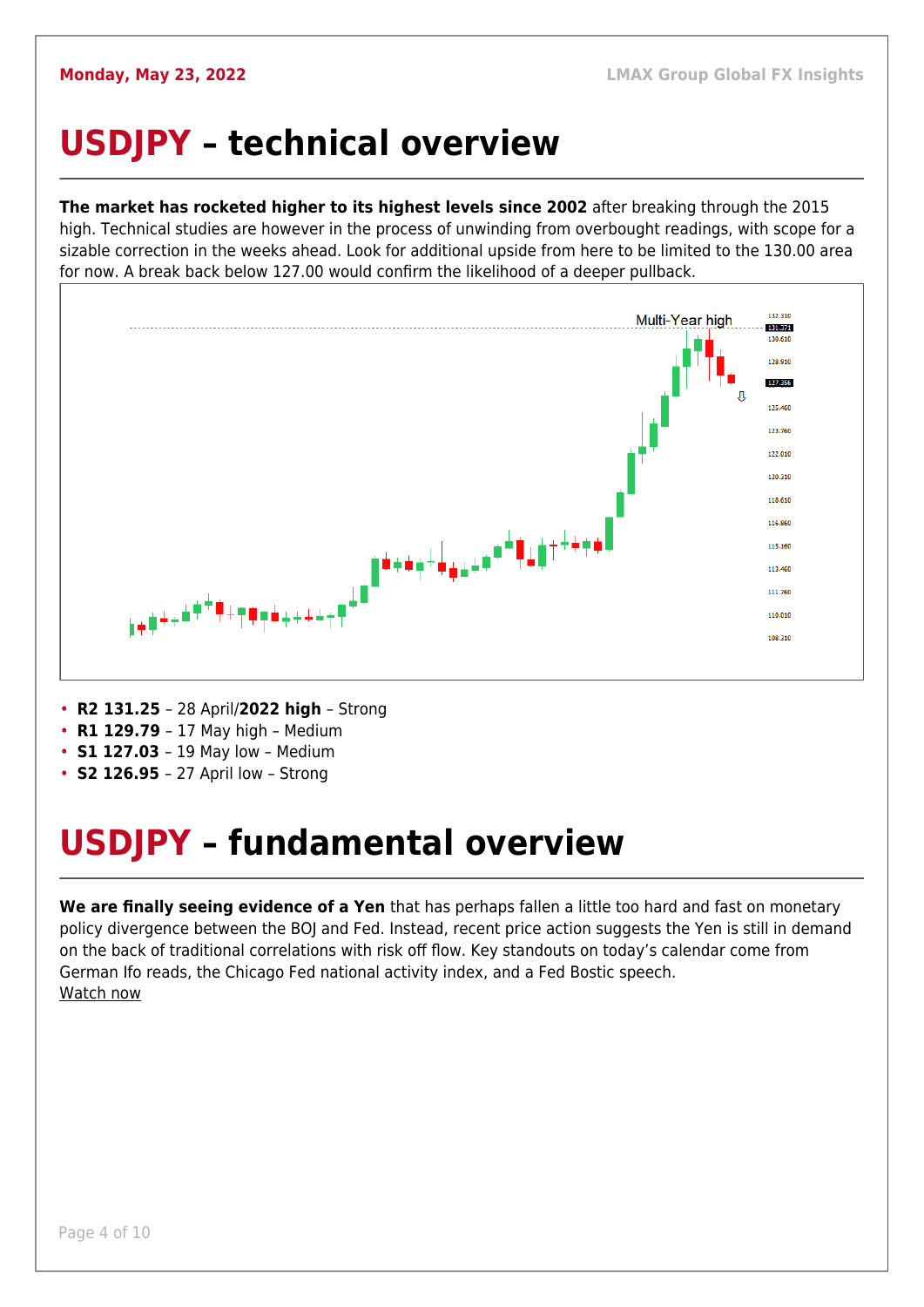### <span id="page-4-0"></span>**AUDUSD – technical overview**

**The market has dropped back to a critical internal support** level in the form of the 2016 low. A breakdown below this level would open the door for a bearish continuation towards 0.6000. Back above 0.7265 would be required to take the immediate pressure off the downside.



- **R1 0.7266**  5 May high Strong
- **R2 0.7100**  Figure Medium
- **S1 0.6829**  12 May/**2022 low** Medium
- **S2 0.6733 Monthly low**/January 2019 Strong

## <span id="page-4-1"></span>**AUDUSD – fundamental overview**

**The Australian Dollar has extended its recovery** on the back of better bid equities and commodities. We've also seen Aussie demand after outgoing PM Morrison conceded defeat in Saturday's federal election and resigned, paving the way for Governor-General Hurley to appoint Labor leader Albanese as the new leader. Key standouts on today's calendar come from German Ifo reads, the Chicago Fed national activity index, and a Fed Bostic speech.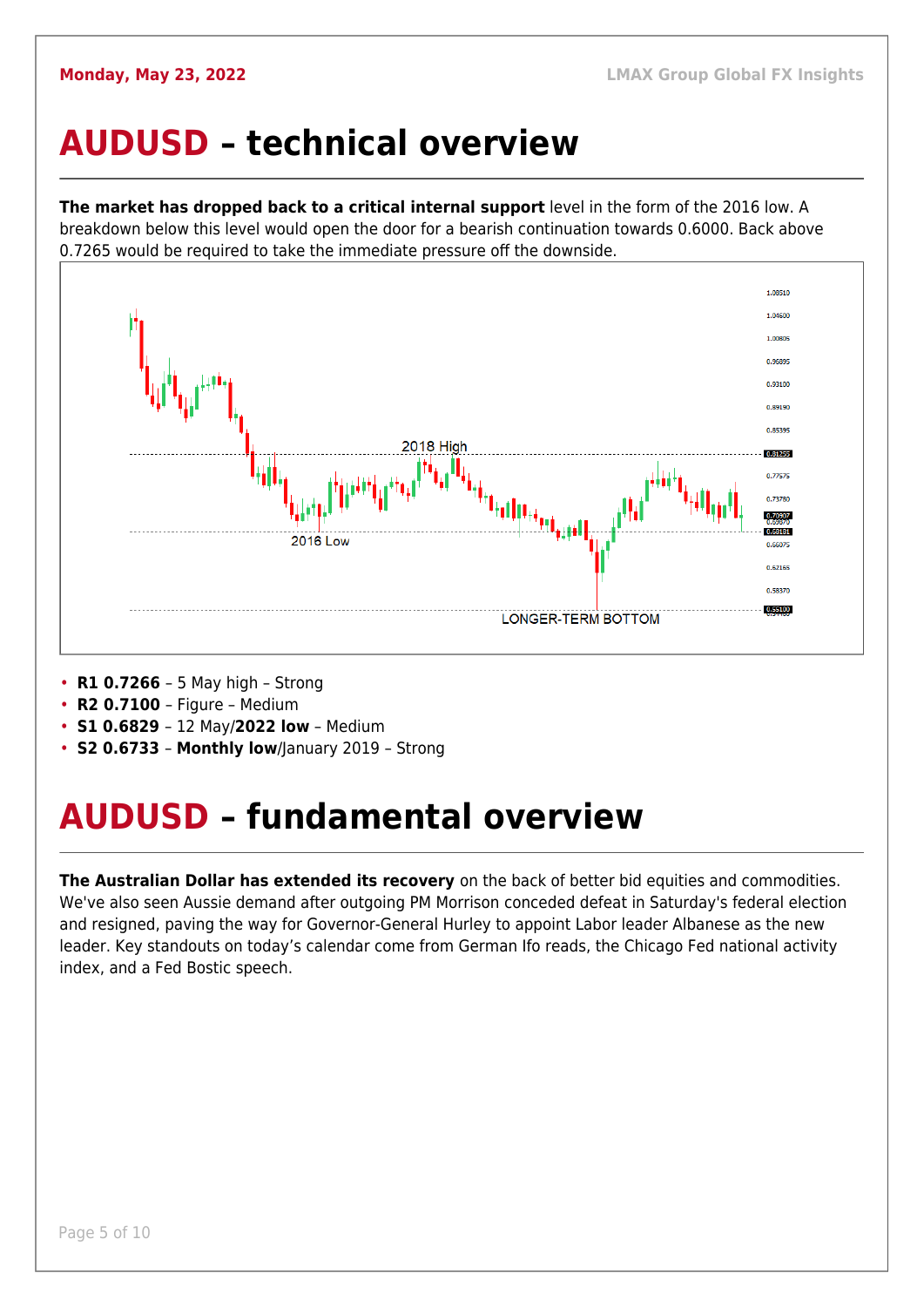### <span id="page-5-0"></span>**USDCAD – technical overview**

**The latest surge back above 1.3000 ends a period of bearish consolidation** and suggests the market is in the process of carving out a more significant longer-term base. Next key resistance now comes in up into the 1.3500 area. Any setbacks should be very well supported down into the 1.2500 area.



- **R2 1.3077**  12 May/**2022 high** Strong
- **R1 1.2896**  18 May high Medium
- **S1 1.2776**  20 May low Medium
- **S2 1.2714** 5 May low Strong

### <span id="page-5-1"></span>**USDCAD – fundamental overview**

**Bank of Canada rate hike pricing has become even more aggressive** of late, with the market pricing the possibility of a 75 basis point hike at the upcoming meeting. This along with a recovery in stocks and commodities have been bolstering the Canadian Dollar. Key standouts on today's calendar come from German Ifo reads, the Chicago Fed national activity index, and a Fed Bostic speech.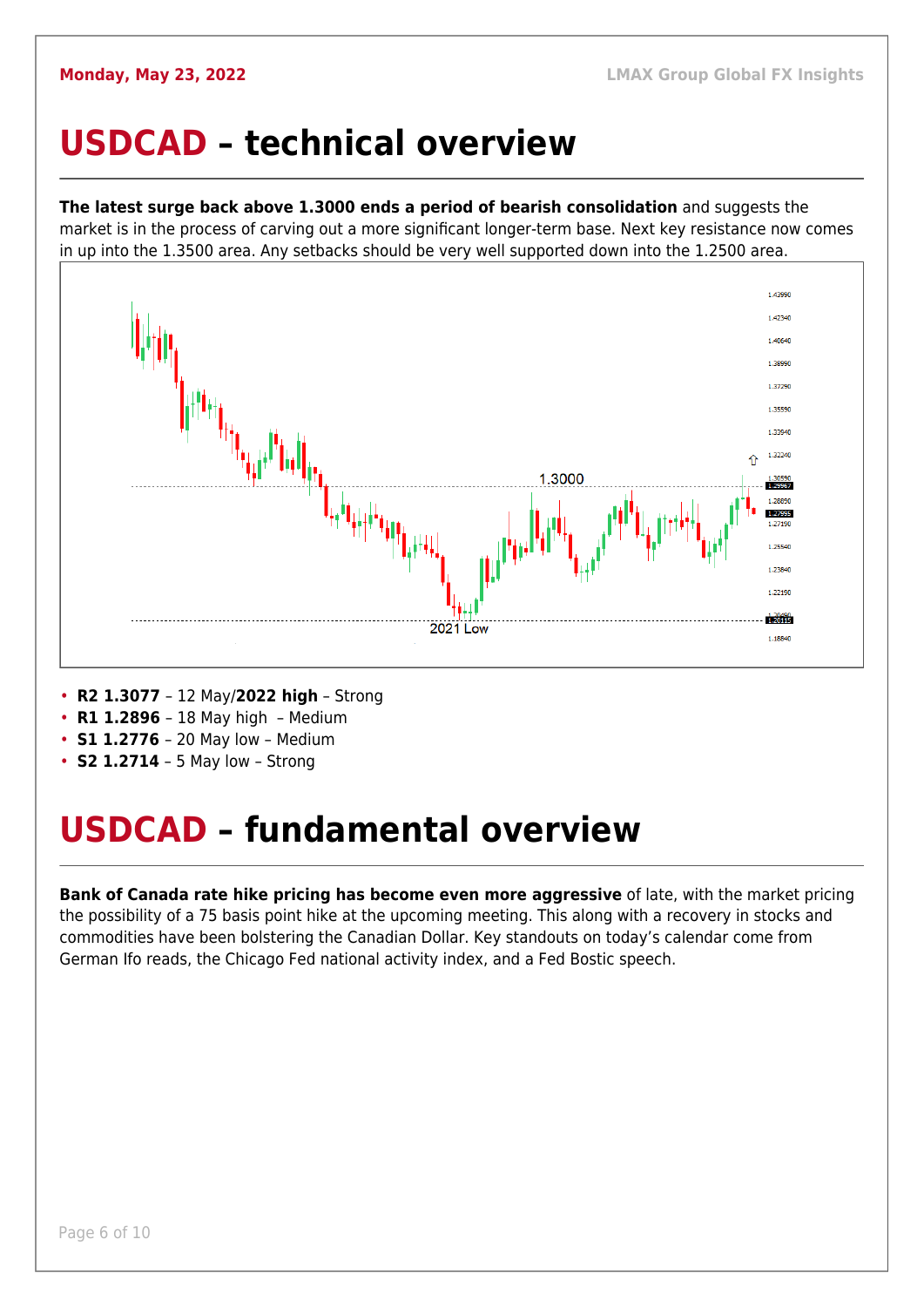### <span id="page-6-0"></span>**NZDUSD – technical overview**

**The market has been trending lower since topping out in 2021**, making a series of lower highs and lower lows. The focus is now squarely on a retest of the 2015 low which comes in just ahead of 0.6100. Back above 0.6570 would be required to take the immediate pressure off the downside.



- **R2 0.6569**  5 May high Strong
- **R1 0.6468**  23 May high Medium
- **S1 0.6216**  12 May/**2022 low** Medium
- **S2 0.6109 2015 low** Strong

## <span id="page-6-1"></span>**NZDUSD – fundamental overview**

**The New Zealand Dollar has extended its recovery** on the back of better bid equities and commodities. Key standouts on today's calendar come from German Ifo reads, the Chicago Fed national activity index, and a Fed Bostic speech.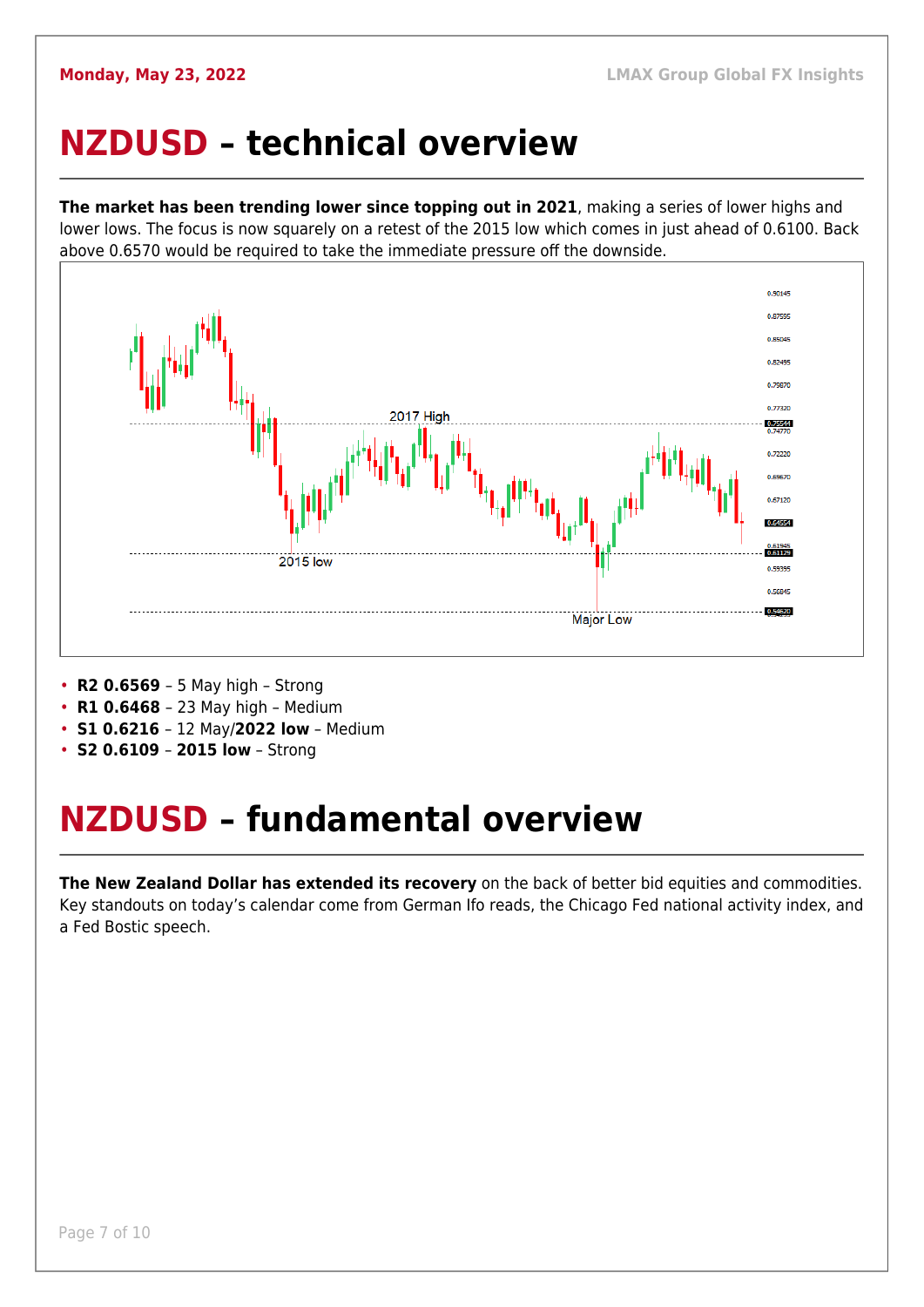### <span id="page-7-0"></span>**US SPX 500 – technical overview**

**Longer-term technical studies are in the process of unwinding** from extended readings off record highs. Look for rallies to be well capped in favor of lower tops and lower lows. Back above 4,312 will be required at a minimum to take the immediate pressure off the downside. Next major support comes in around 3,400.



- **R2 4312**  26 April high Strong
- **R1 4099** 18 May high Medium
- **S1 3811**  20 May/**2022 low** Medium
- **S2 3800**  Round Number Medium

## <span id="page-7-1"></span>**US SPX 500 – fundamental overview**

**With so little room for additional central bank accommodation**, given an already depressed interest rate environment, the prospect for sustainable runs to the topside on easy money policy incentives and government stimulus, should no longer be as enticing to investors. Meanwhile, ongoing worry associated with coronavirus fallout, rising inflation, and geopolitical tension should continue to weigh more heavily on investor sentiment in 2022.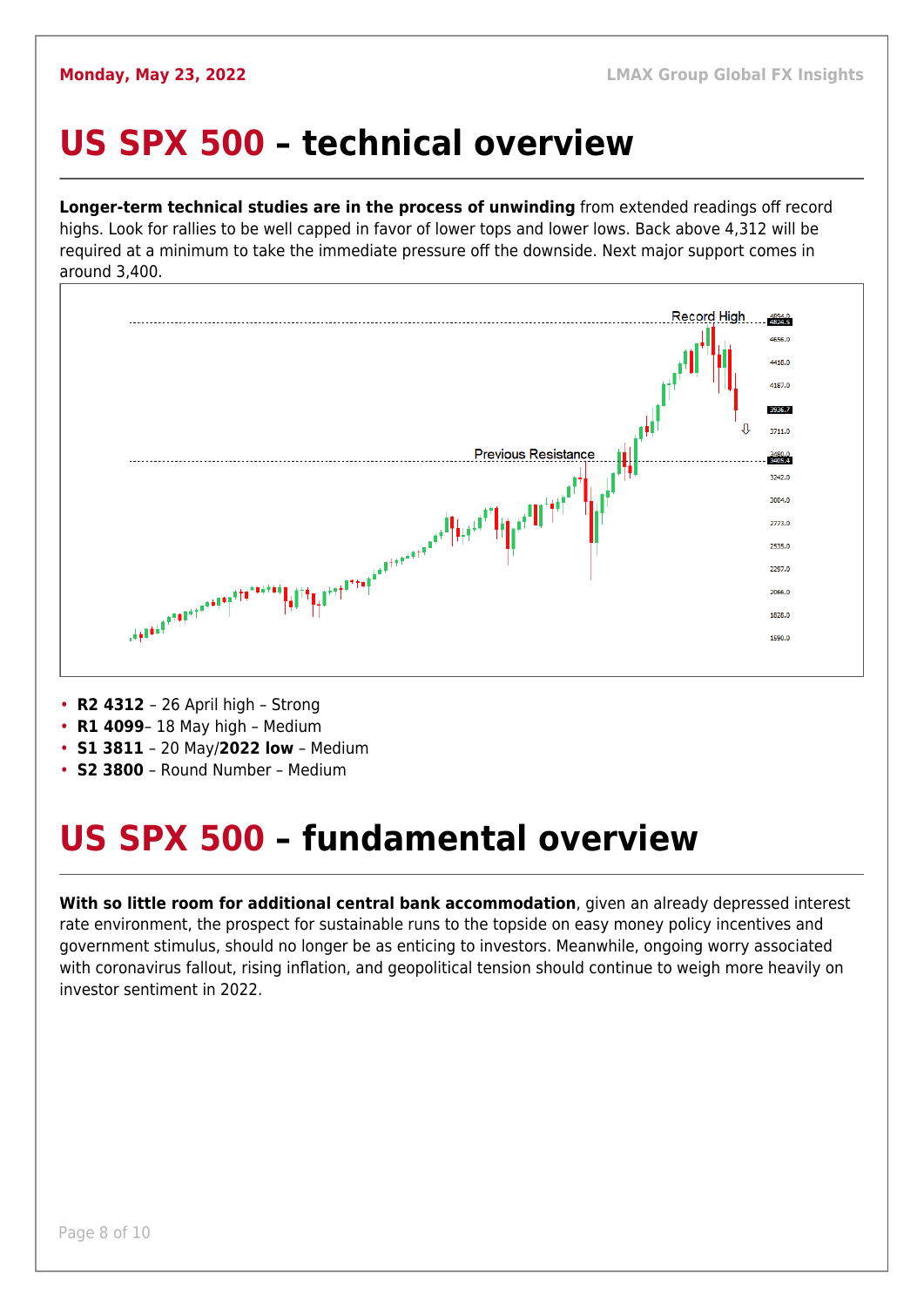## <span id="page-8-0"></span>**GOLD (SPOT) – technical overview**



- **R1 1920**  29 April high Medium
- 
- **S1 1800**  Round number Medium
- **S2 1787**  16 May low Medium

## <span id="page-8-1"></span>**GOLD (SPOT) – fundamental overview**

**The yellow metal continues to be well supported on dips** with solid demand from medium and longerterm accounts. These players are more concerned about exhausted monetary policy, extended global equities, coronavirus fallout, inflation risk, and geopolitical tension. All of this should keep the commodity well supported, with many market participants also fleeing to the hard asset as the grand dichotomy of record high equities and record low yields comes to an unnerving climax.